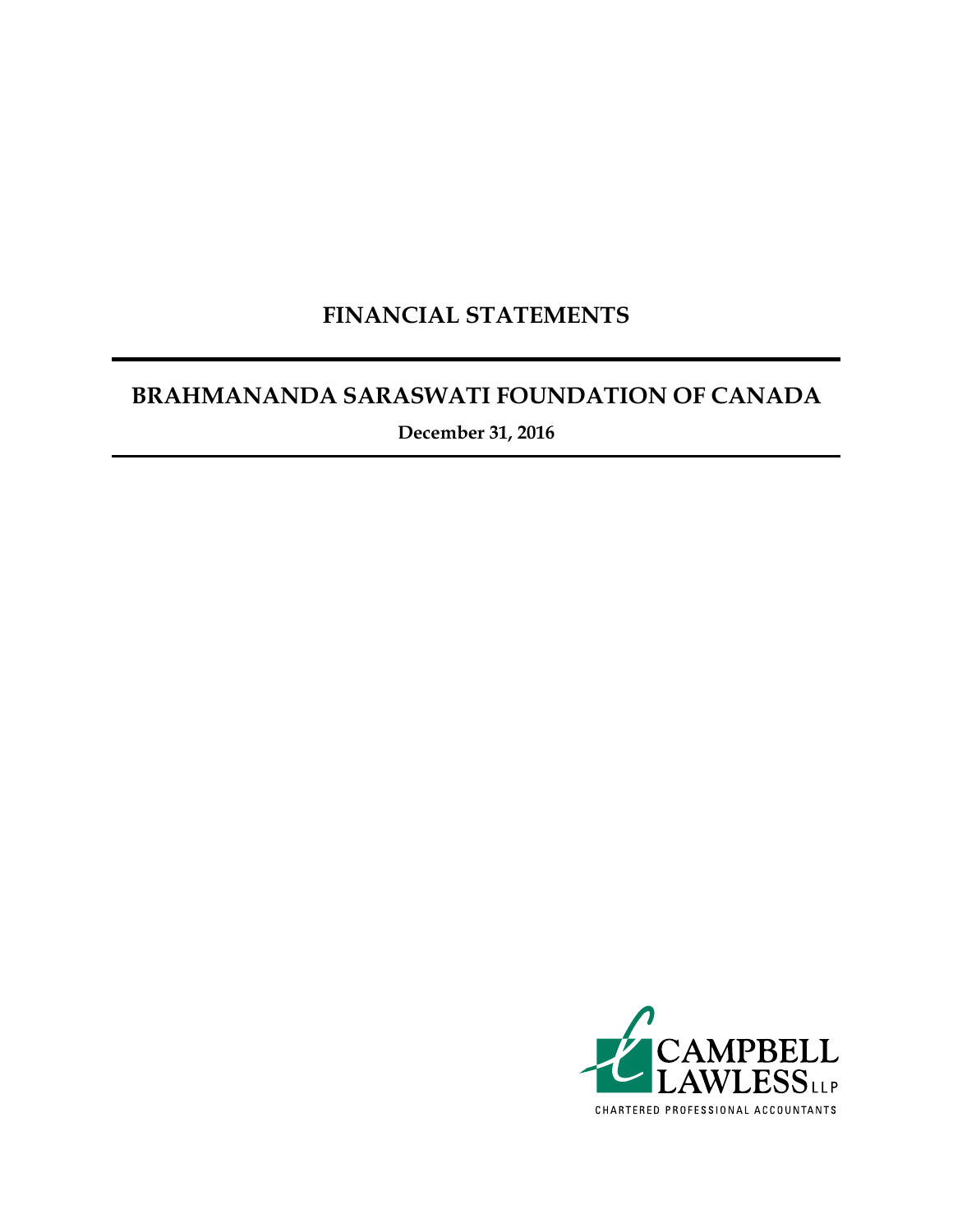## **Brahmananda Saraswati Foundation of Canada**

# **CONTENTS**

December 31, 2016

|                                     | Page |
|-------------------------------------|------|
| <b>INDEPENDENT AUDITOR'S REPORT</b> |      |
| <b>FINANCIAL STATEMENTS</b>         |      |
| Statement of financial position     | 3    |
| Statement of changes in net assets  | 4    |
| Statement of operations             | 5    |
| Statement of cash flows             | 6    |
| Notes to financial statements       |      |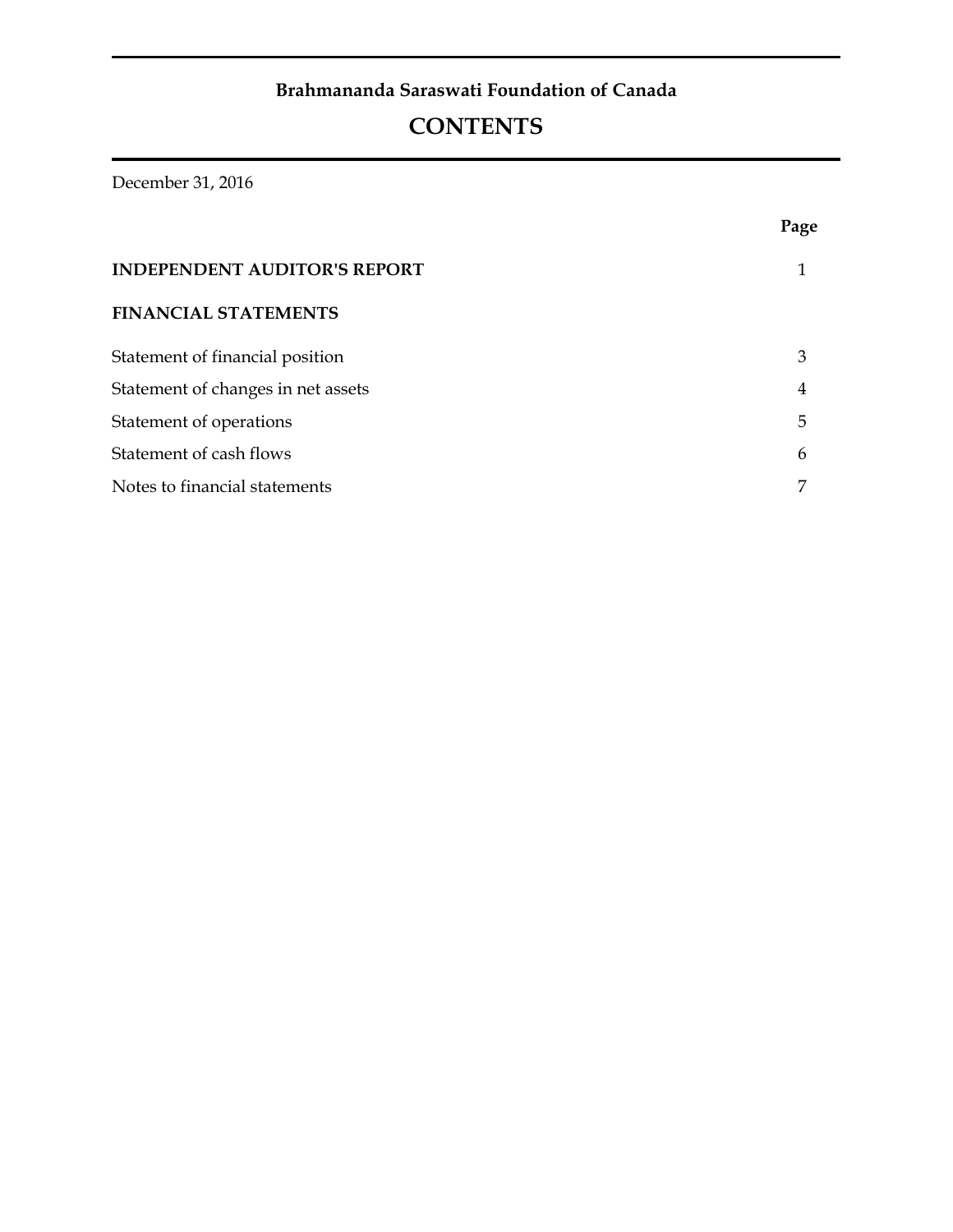

Brian J. Quinlan, CPA, CA Ann M. Donohue, CPA, CA Ryan Knight, CPA, CA

## **INDEPENDENT AUDITOR'S REPORT**

To the members of **Brahmananda Saraswati Foundation of Canada**:

We have audited the accompanying financial statements of **Brahmananda Saraswati Foundation of Canada**, which comprise the statement of financial position as at December 31, 2016 and the statements of changes in net assets, operations and cash flows for the year then ended and a summary of significant accounting policies and other explanatory information.

### *Management's Responsibility for the Financial Statements*

Management is responsible for the preparation of these financial statements in accordance with Canadian accounting standards for not-for-profit organizations, and for such internal control as management determines is necessary to enable the preparation of financial statements that are free from material misstatement, whether due to fraud or error.

#### *Auditor's Responsibility*

Our responsibility is to express an opinion on these financial statements based on our audit. We conducted our audit in accordance with Canadian generally accepted auditing standards. Those standards require that we comply with ethical requirements and plan and perform the audit to obtain reasonable assurance about whether the financial statements are free from material misstatement.

An audit involves performing procedures to obtain audit evidence about the amounts and disclosures in the financial statements. The procedures selected depend on the auditor's judgement, including the assessment of the risks of material misstatement of the financial statements, whether due to fraud or error. In making those risk assessments, the auditor considers internal control relevant to the entity's preparation and fair presentation of the financial statements in order to design audit procedures that are appropriate in the circumstances, but not for the purpose of expressing an opinion on the effectiveness of the entity's internal control. An audit also includes evaluating the appropriateness of accounting policies used and the reasonableness of accounting estimates made by management, as well as evaluating the overall presentation of the financial statements.

*......continued*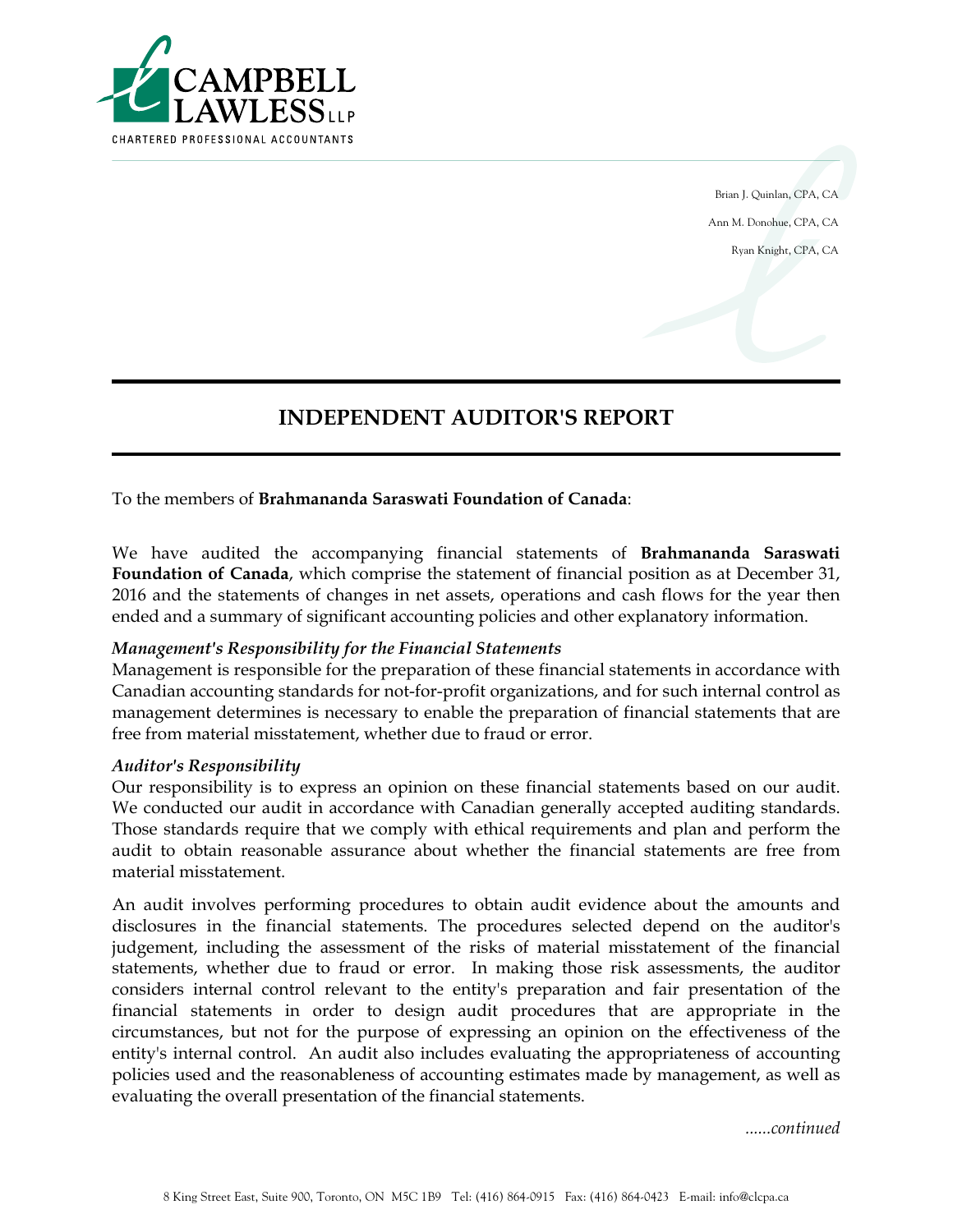## **INDEPENDENT AUDITOR'S REPORT (continued)**

We believe that the audit evidence we have obtained is sufficient and appropriate to provide a basis for our audit opinion.

#### *Basis for Qualified Opinion*

In common with many charitable organizations, the Foundation derives revenue from donations, the completeness of which is not susceptible to satisfactory audit verification. Accordingly, our verification of these revenues was limited to the amounts recorded in the records of the Foundation and we were not able to determine whether any adjustments might be necessary to donation revenue, excess (deficiency) of revenue over expenses, assets and net assets.

#### *Qualified Opinion*

In our opinion, except for the possible effects of the matter described in the Basis for Qualified Opinion paragraph, if any, the financial statements present fairly, in all material respects, the financial position of **Brahmananda Saraswati Foundation of Canada** as at December 31, 2016 and its financial performance and its cash flows for the year then ended in accordance with Canadian accounting standards for not-for-profit organizations.

Campbell Lawless LLP

Toronto, Ontario Chartered Professional Accountants August 1, 2017 Licensed Public Accountants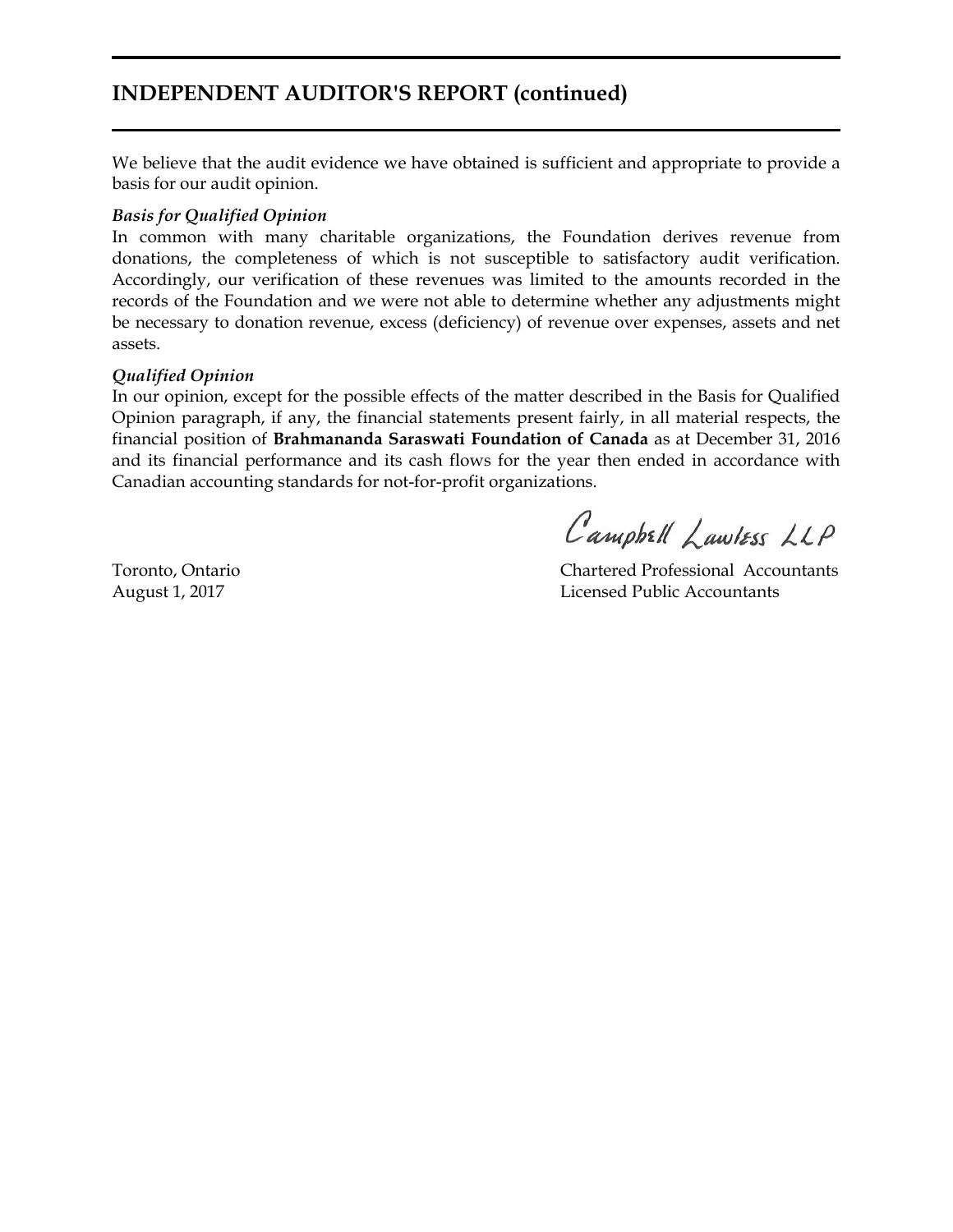## **Brahmananda Saraswati Foundation of Canada STATEMENT OF FINANCIAL POSITION**

| 155,429 | 240,469          |
|---------|------------------|
|         | 240,469          |
|         |                  |
|         |                  |
|         |                  |
|         | 25,943           |
|         | 9,000            |
| 7,438   | 34,943           |
|         |                  |
| 147,991 | 205,526          |
| 155,429 | 240,469          |
|         | 155,429<br>7,438 |

*see accompanying notes*

On behalf of the Board:

Director Director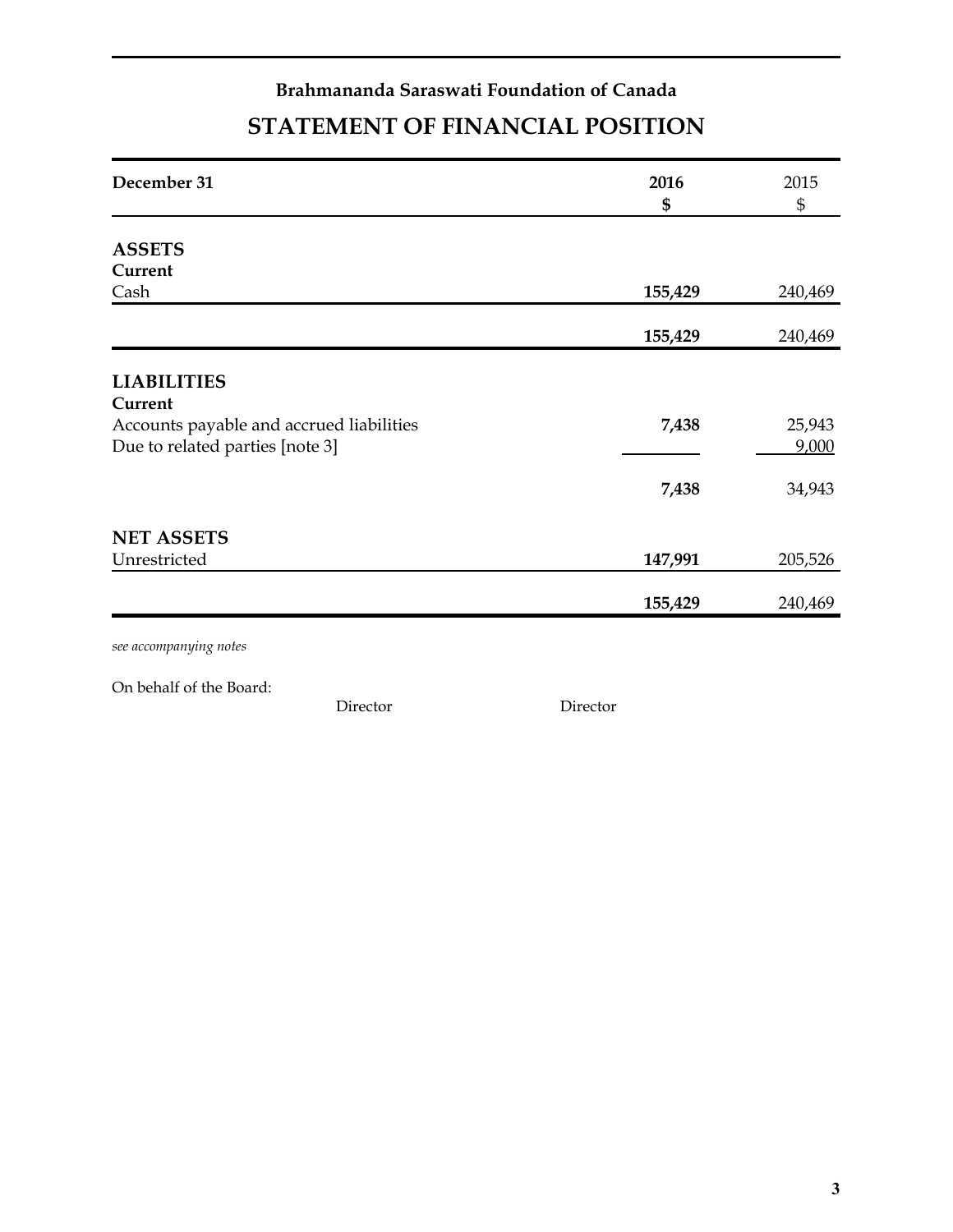# **Brahmananda Saraswati Foundation of Canada STATEMENT OF CHANGES IN NET ASSETS**

| Year ended December 31                                                                          | 2016                 | 2015              |
|-------------------------------------------------------------------------------------------------|----------------------|-------------------|
| <b>Balance</b> , beginning of year<br>Excess (deficiency) of revenue over expenses for the year | 205,526<br>(57, 535) | 44,623<br>160,903 |
| <b>Balance</b> , end of year                                                                    | 147,991              | 205,526           |

*see accompanying notes*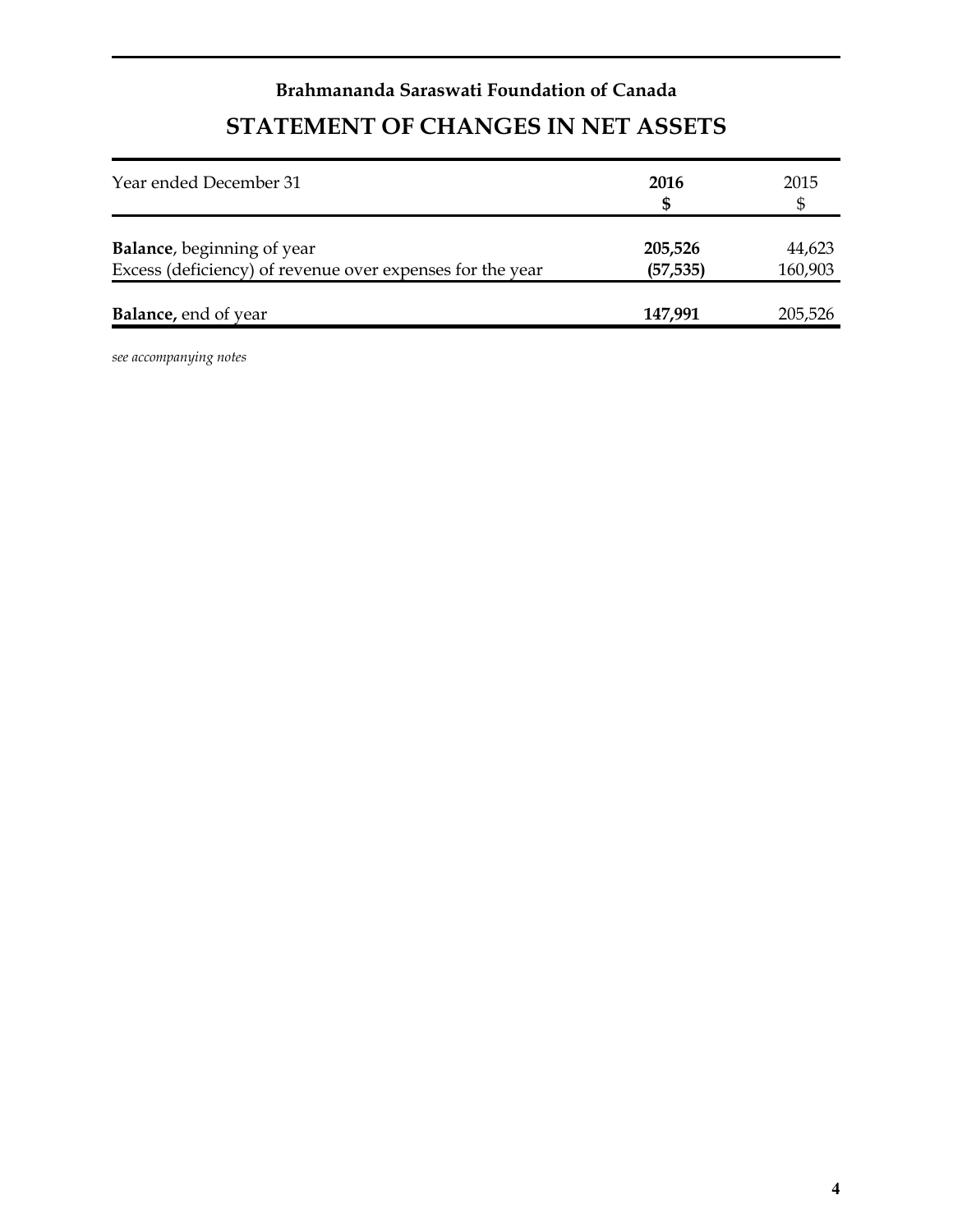# **Brahmananda Saraswati Foundation of Canada STATEMENT OF OPERATIONS**

| Year ended December 31                                           | 2016<br>\$ | 2015<br>\$ |
|------------------------------------------------------------------|------------|------------|
| Revenue                                                          |            |            |
| Donations                                                        | 486,345    | 552,827    |
| <b>Expenses</b>                                                  |            |            |
| Charity activities expenditures                                  | 477,200    | 307,000    |
| Professional fees                                                | 21,487     | 13,975     |
| Fundraising                                                      | 20,325     | 48,513     |
| Bank and credit card fees                                        | 13,273     | 10,546     |
| Office                                                           | 10,600     | 5,529      |
| Insurance                                                        | 995        | 695        |
| Indo-Canadian outreach event                                     |            | 5,062      |
| Travel                                                           |            | 604        |
|                                                                  | 543,880    | 391,924    |
| <b>Excess (deficiency) of revenue over expenses</b> for the year | (57, 535)  | 160,903    |

*see accompanying notes*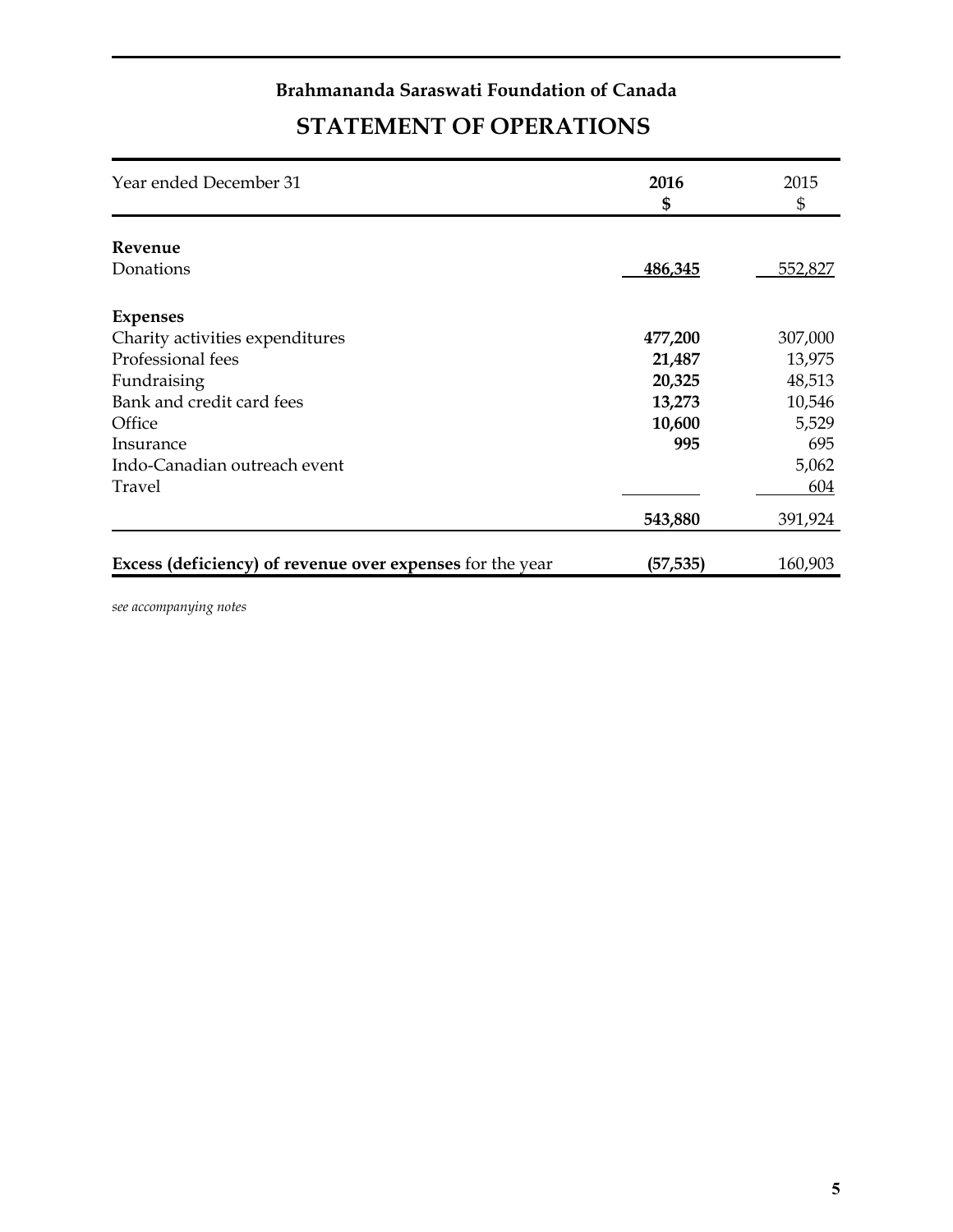## **Brahmananda Saraswati Foundation of Canada**

# **STATEMENT OF CASH FLOWS**

| Year ended December 31                                                                                                                                         | 2016<br>\$           | 2015<br>\$ |
|----------------------------------------------------------------------------------------------------------------------------------------------------------------|----------------------|------------|
| <b>CASH FROM OPERATING ACTIVITIES</b><br>Excess (deficiency) of revenue over expenses for the year                                                             | (57, 535)            | 160,903    |
| Changes in non-cash working capital items:<br>Increase (decrease) in accounts payable and accrued liabilities<br>Increase (decrease) in due to related parties | (18, 505)<br>(9,000) | 13,739     |
| Change in cash during the year                                                                                                                                 | (85,040)             | 174,642    |
| Cash, beginning of year                                                                                                                                        | 240,469              | 65,827     |
| Cash, end of year                                                                                                                                              | 155,429              | 240,469    |

*see accompanying notes*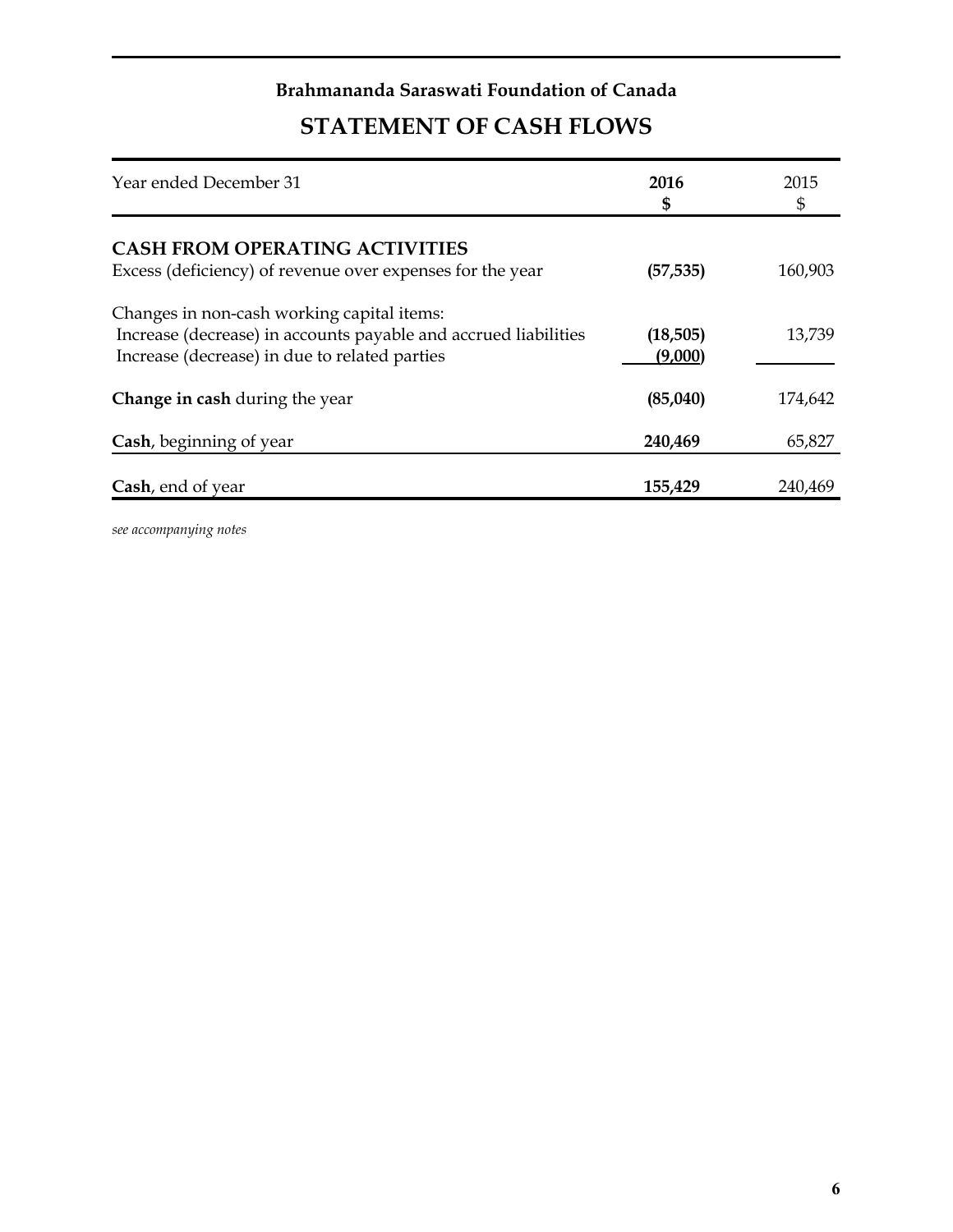# **Brahmananda Saraswati Foundation of Canada NOTES TO FINANCIAL STATEMENTS**

December 31, 2016

### **1. PURPOSE OF THE ORGANIZATION**

Brahmananda Saraswati Foundation of Canada (the "Foundation") operates to teach the Vedas and Vedic Science, teach the Sanskrit language and literature and teach Vedic culture including art, architecture, literature, music and performances.

The Foundation was incorporated on June 14, 2010 as a corporation without share capital under the Canada Corporations Act. Effective June 22, 2014, the Foundation continued under the Canada Not-for-profit Corporations Act.

The Foundation is a registered charity under the Income Tax Act (Canada) and, therefore, is exempt from income taxes.

### **2. SIGNIFICANT ACCOUNTING POLICIES**

These financial statements have been prepared by management in accordance with Canadian accounting standards for not-for-profit organizations.

### **Revenue recognition**

The Foundation follows the deferral method of accounting for contributions. Unrestricted contributions are recognized as revenue when received or receivable if the amount to be received can be reasonably estimated and collection is reasonably assured. Restricted contributions are recognized as revenue in the year in which the related expenses are incurred.

### **Contributed services**

Fulfilling the mandate of the Foundation is dependent on the voluntary donation of services of many members and others. As these services would not otherwise be purchased by the Foundation and because of the difficulty in determining their value, contributed services are not recorded in these financial statements.

### **Financial instruments**

The Foundation initially measures its financial assets and liabilities at fair value, except for certain non-arm's length transactions. The Foundation subsequently measures all its financial assets and liabilities at amortized cost.

Financial assets and liabilities measured at amortized cost include cash, accounts payable and accrued liabilities and amounts due to related parties.

The Foundation has no financial assets or liabilities measured at fair value.